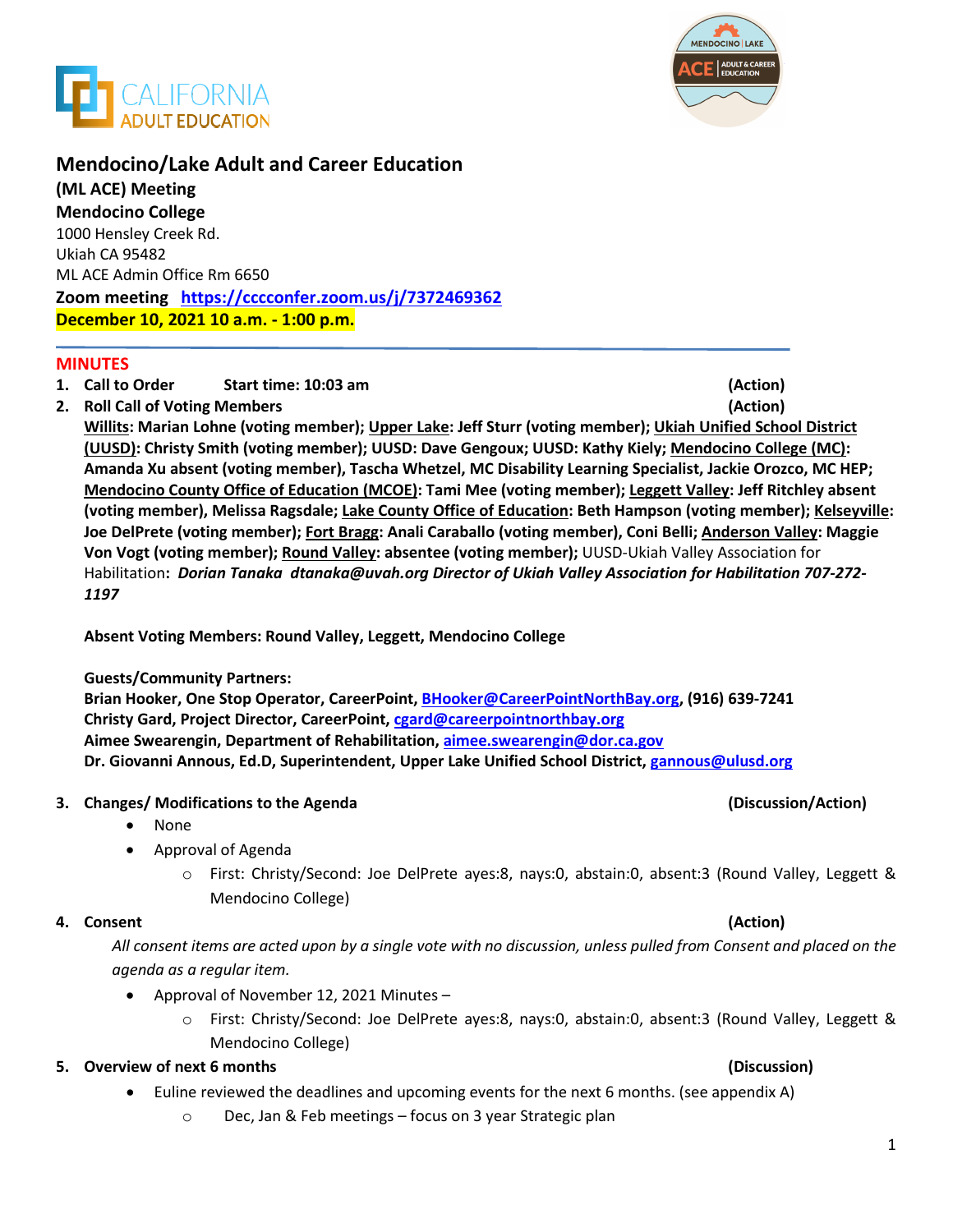Invite your program directors and program heads

# **6. Annual Program Review—summary, updates and concerns (Discussion/Action)**

**ALIFORNIA** 

- a. Fort Bragg Unified—Coni Belli, administrator for Costal Adult School shared summary, reports and goals regarding their programs. (Appendix B)
	- High School Diploma Program: during the pandemic had to pivot going remote; continues remote using Aeries and switching to Edgenuity online learning programs; teacher Becca Rodseth is compassionate, caring and very flexible with students using text, email, phone calls to communicate with students; three (3) graduates last year, this year two (two) graduated already and expecting 2-3 more who are close to graduating; one graduate wrote a letter to say they appreciated what Becka has done for them during the pandemic;
	- ESL Program: is an all level program; the group meets remotely once a week for two (2) hours; teacher, Anne Thomas is going to eventually stop teaching ESL; looking for new teacher;
	- Citizenship Program: teacher Anne Thomas, has worked out a really good online system with the students; stays with the student through their interview; had 8 students get their citizenship in 2021; one student very ill, doing chemo didn't think she was going to make it through the program yet she made it through and passed; Ann connects the students with tutors.
		- $\circ$  Christy: requested general overview report of how the ML-ACE funding used for these programs mentioned above;
			- Coni: most ML-ACE funding is used to pay salaries; also used to buy some curriculum
		- o Maggie: as changes are considered in teachers, consider into collaborating with the Mendocino College to offer ESL classes; offered to share what Anderson Valley is doing from a programing prospective to stretch the budget;
		- $\circ$  Euline: the citizenship program is being offered in Fort Bragg, Anderson Valley and Ukiah
	- Anali Caraballo represents Coni at our monthly meetings;
		- o Euline: thanked Anali for her work in expanding TE data from 35 in 2019/2020 to 70 in 2021;
- b. MCOE Tami Mee shared a program update
	- Dental Assistant: the program didn't get enough dental applicants
		- o the program is now starting March 15 and runs through July 14
		- o students can apply through the end of January
		- o applications available at the office or on MCOE's website

## **7. 3 Year Strategic Planning Workgroup Discussion (Discussion)**

Session Facilitated by Kathy Kiely & Maggie Von Vogt

LINK to documents used during this presentation:

<https://drive.google.com/drive/folders/1NywQRPuuJ4XZB9TZfPp9MauFu7kT69vS?usp=sharing>

- First face of our three part strategic planning process
	- $\circ$  Lookback at our work from the past 3 years and our Mission using Jamboard (virtual whiteboard) to gather ideas and to place questions, comments and concerns. The Jamboard includes a "parking lot" for ideas or questions that come up to be addressed later. This Jamboard will be used throughout the planning process; the link will remain the same and participants are encouraged to come back and add notes while away from the meeting.
		- Jamboard LINK: [https://jamboard.google.com/d/1LiS32tl2bIZALk8A7\\_3s7J8Y1L3NEV52](https://jamboard.google.com/d/1LiS32tl2bIZALk8A7_3s7J8Y1L3NEV52-nRE4UOb27M/edit?usp=sharing) [nRE4UOb27M/edit?usp=sharing](https://jamboard.google.com/d/1LiS32tl2bIZALk8A7_3s7J8Y1L3NEV52-nRE4UOb27M/edit?usp=sharing)

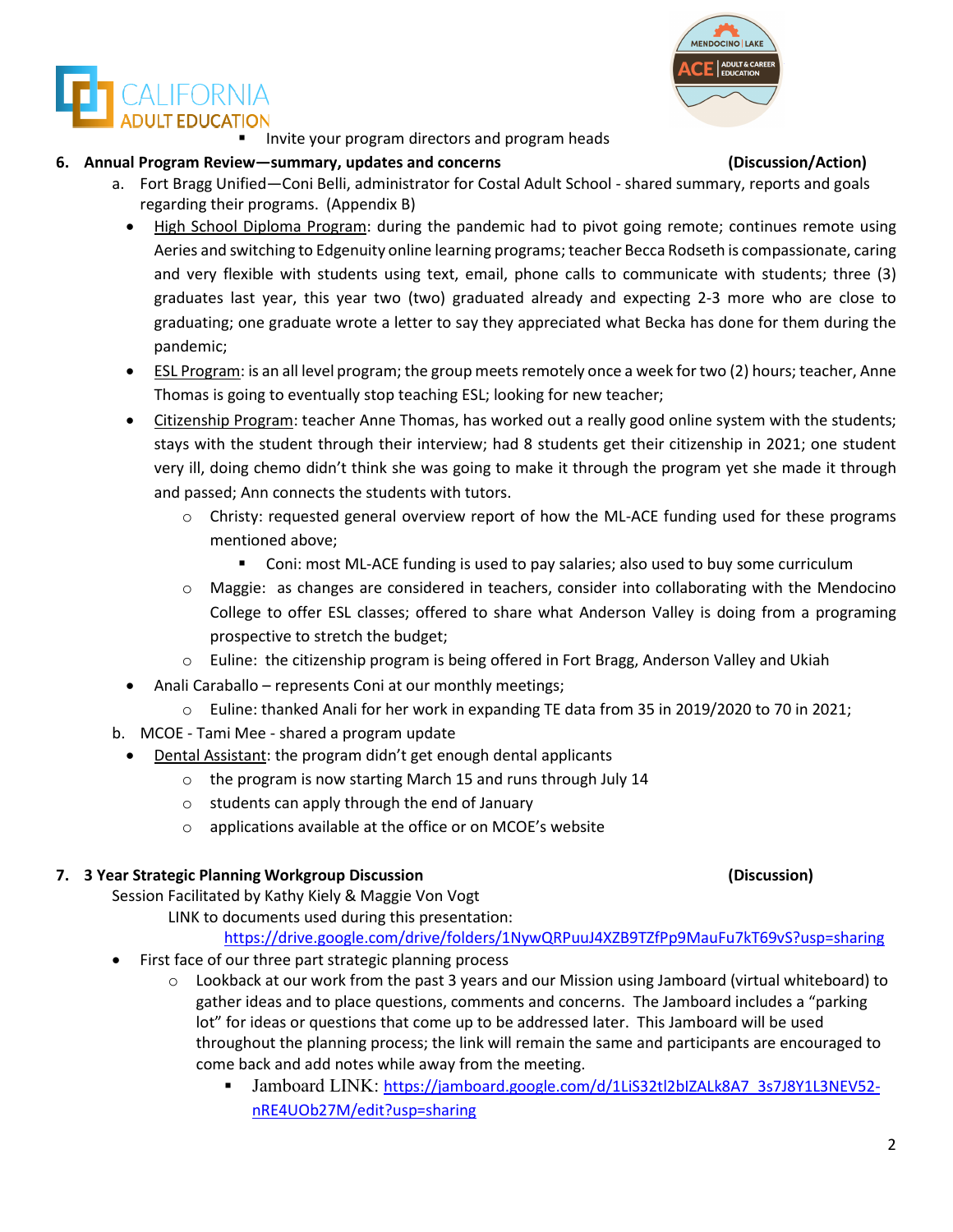



- Move using the arrows next to the page numbered screen up at the top of the Jamboard
- Add post-it using the left side menu (using the icon right below the pointer icon)
	- Add your introduction sticky note when you come in to the Jamboard to know who all was in the Jamboard
- Introduction Jamboard exercise used to introduce participants by adding a post-it to the Jamboard with name, agency/organization and amount of time being part of ML-ACE consortium
- Reminders:
	- Doing this to collaborate with member agencies and use data to inform goal settings and strategies we want to set as a group
	- Wear your "consortium hat "
	- Filter questions through bigger broader guiding questions asking "what are we doing well (as a consortium)" and "what could we be doing to improve" as ML-ACE
	- We want to set S.M.A.R.T. goals
		- o Specific: who, what, how, when, where, why
		- o Measurable: how will we know when it's accomplished
		- o Attainable: keeping it realistic
		- o Relevant: how does it fit into our goals and objectives
		- o Time bound: when will we realistically achieve this goal
- California Adult Education Program (CAEP) has set guidelines:
- Jamboard activity in breakout sessions to ground and reconnect to ML-ACE's Mission
	- ML-ACE Mission: "Mendocino/Lake Consortium members are committed to collaborating and sharing resources across historical and institutional boundaries to provide adults in our region seamless and integrated educational and career pathways and services with multiple opportunities for successful entry and exit."
	- Each group was assigned a color to post words which stand out in the Mission statement
- Retrospective walk through of 2018-2021; a review of what we said we were going to do in the last strategic plan; this is what we've been working on in the past 3 years; includes summaries of what was accomplished and how we measure it; looking at what the consortium has done to complete its objective; the bullets below each objective show what we did to reach the objective
	- Objective 1: Identify, develop and expand offerings of non-credit Mendocino College curriculum in the priority pathways.
		- o ESL
		- o ESL for HHA
		- o HiSET prep
		- o Basic Computer Skills
		- o Construction
	- Objective 2: Improve enrollment in existing programs based on community needs data.
		- o Steadily increased from 2017-2019
		- o Lower numbers in 2020 (pandemic)
		- o Still lower in 20/21 (pandemic)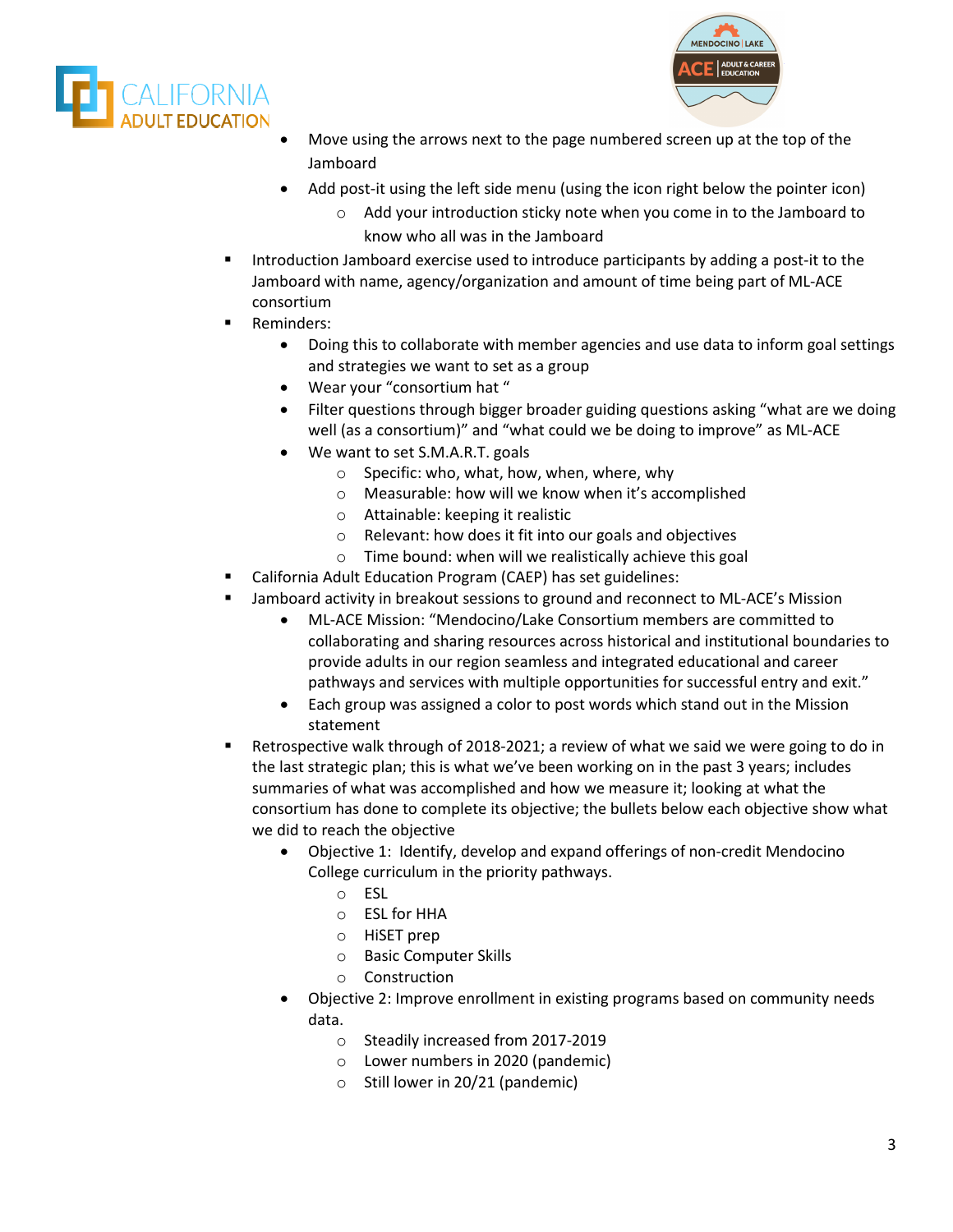



- Objective 3: Create and implement strategies that improve the sustainability of our health care programs.
	- o Health care programs consistently full
	- o Short-term CTE certificates in:
		- **Vocational nursing**
		- Dental assistant
		- **•** Phlebotomy
		- **EXEC** Certified nursing assistant
		- **Medical assistant**
		- **Home health aide**
- Objective 4: Improve the ease with which our students connect to outside support agency services.
	- o Use of CareerPoint and CommunityPro Suite
- Objective 5: Complete pathway maps in the priority industry areas.
	- o Medical Pathways completed in 2019/2020
	- o Construction and Business Pathway maps are in progress
- Objective 6: Continue to collect, analyze and improve the accuracy of our student data.
	- o CAEP Adult Ed Pipeline combines data from TopsPro Enterprise Program (TE), the database all adult ed agencies use to upload their student data into quarterly, and MIS, management system used by all California community colleges to gather data
	- o Use to review data on:
		- **Enrollment**
		- **Retention**
		- **Persistence** 
			- The data used for our next activity comes from these management systems TE and MIS
- Objective 7: Improve student retention rates from enrollment to completion of educational goals.
- Objective 8: Equitably fill program gaps throughout consortium.
	- o Upper Lake new member
	- o Outreach Specialist: Round Valley, Anderson Valley, Fort Bragg and Legget
- Takeaways
	- o Some of the objectives were not really S.M.A.R.T. goals because they are not measurable
	- o Make a list of the objectives
	- $\circ$  Find a balance to leave goals flexible enough for unexpected things to happen yet set goals which are measurable and specific
	- o An objective being an overarching focus and then under objective create specific, measurable, obtainable, realistic, timely, goals; which was done three (3) years ago
	- o CAEP has not set bars for us to meet certain level/percentages; they have given us data which shows how state levels are and expect us to reflect and look at how our consortium and each individual agency compared to how the stated did, they did not establish specific goals, they allowed us to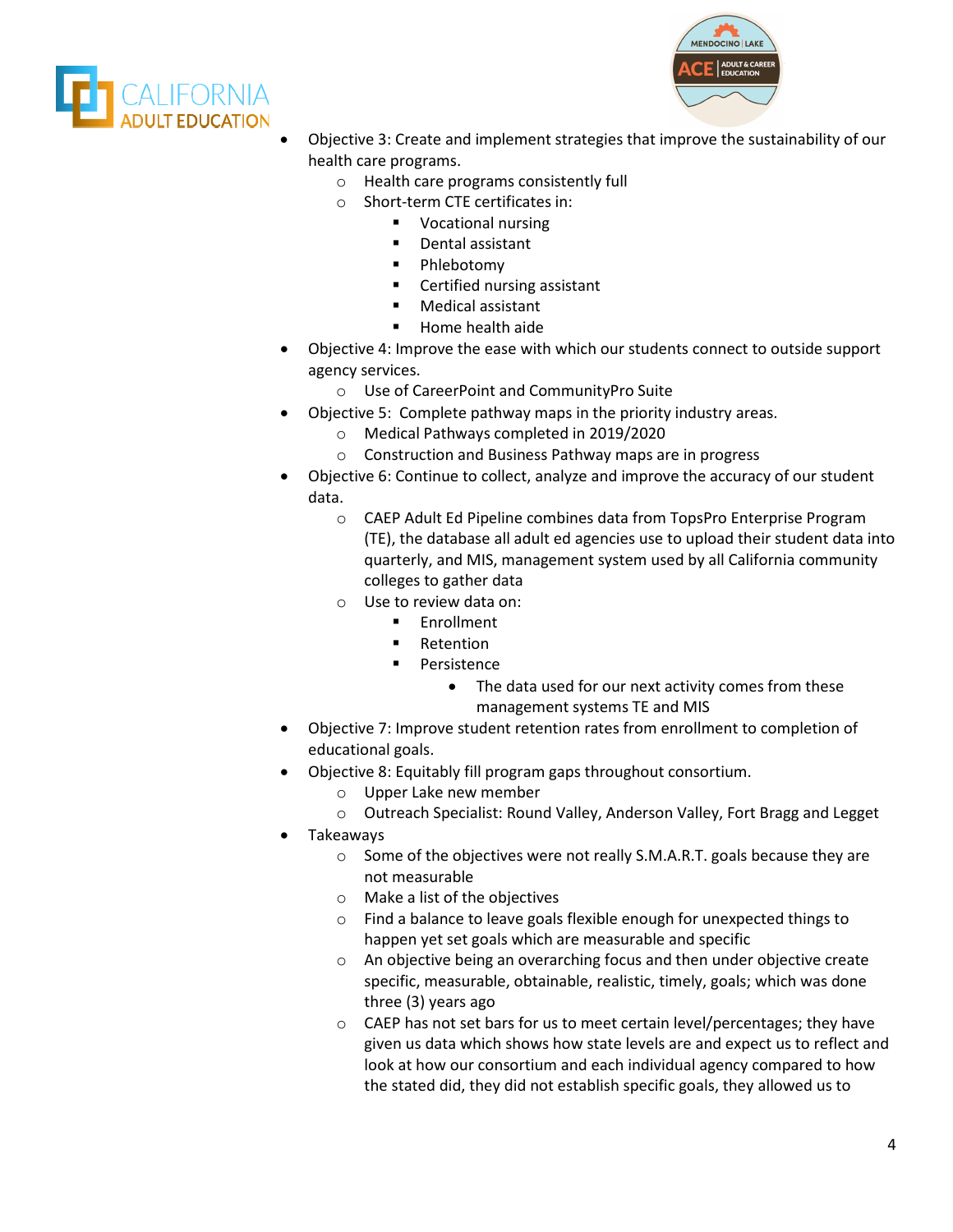



develop them and guide our own work; going forward we have to include these metrics as part of our objectives.

- Look at data/numbers related to work done in the past few years
	- looking specifically at the following four (4) metrics:
		- o Participants
		- o Completion rates
		- o Barriers
		- o Transitions
	- The data comes from the Cal-PASS Plus LaunchBoard, which is data gathered by different consortiums using different management systems (i.e. TE/MIS)
		- o to get here look up CAEP LaunchBoard; OR
		- o use this LINK[: https://www.calpassplus.org/LaunchBoard/Home.aspx](https://www.calpassplus.org/LaunchBoard/Home.aspx)
			- Scroll down to Adult Education Pipeline and click to explore; it defaults to the State numbers
			- Use the dropdown boxes to search for our consortium and filter by the institution and academic year
			- Most of the data used today comes from "Student and Programs" and "progress"
			- View the Adult Education Pipeline (AEP) Score Card; snapshot summary of the numbers; the reason some data may not be showing is because of transitions (the State calculates the data point over a two year period/the data is captured at the end of the two year period); this overview screen provides a lot of information for a lot of the detail shown later
				- Drill down using the dropdown box
					- o you can see the graphs by clicking the arrow on the left
					- o the "time trend" will show several years of data they have
					- o the data on the other drill downs show only one year
	- Enrollment data: notice and wonder (board 4 on the Jamboard); activity
		- o From "Pipeline Info" document in [https://drive.google.com/drive/folders/1NywQRPuuJ4XZB9TZfPp9MauFu7k](https://drive.google.com/drive/folders/1NywQRPuuJ4XZB9TZfPp9MauFu7kT69vS?usp=sharing) [T69vS?usp=sharing](https://drive.google.com/drive/folders/1NywQRPuuJ4XZB9TZfPp9MauFu7kT69vS?usp=sharing)
		- o Charts using data produced by the State counts and percentages, Kathy then added ML-ACE counts and percent data as reported by the State
		- o The first chart is students that have 12 or more hours, that moves them from what the metrics are calling "reportable individuals" which are people that show up/people that are here, once they hit 12 or more hours they are considered participants (i.e. student came and was referred to a different program, student came and registered and never attended class)
		- $\circ$  Includes all services, anyone who came into one of our consortium agencies
		- o Take a look at the numbers, use the Jamboard to post the things noticed and wondered about the enrollment data
	- Completion data: notice and wonder (board 5 on the Jamboard)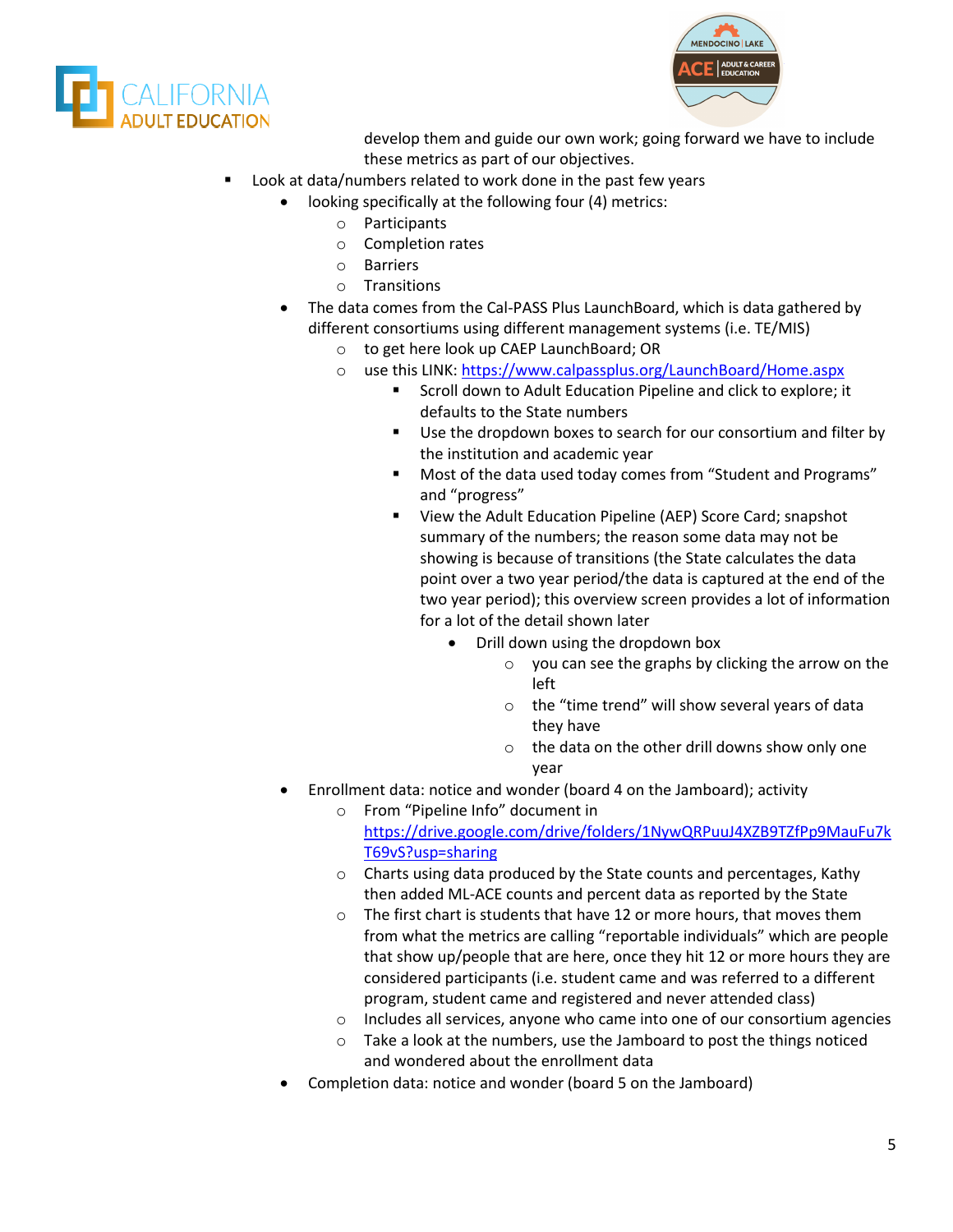



- o ASE participants who earns their HS diploma or HSE through one of our programs
	- These are participants, a person with 12 or more hours
	- Note: in 18/19 the consortium were getting proficient at our data entry processes in our different systems; 17/18 marketing outreach campaign; 18/19 to 19/20 assume the last quarter was the beginning of the pandemic, numbers dropped;
	- Marketing initiated with Pacific Sky in 17/18 gave data and feedback on the website and doing social media boost (didn't produce outcomes as they told us) marketing shifted to agency level vs consortium level;
	- Discrepancy between State and our numbers is due can have something to do with rural vs urban .
- Barriers (board 6 on the Jamboard):
	- o State mandated metrics for English learners and low-literacy
	- o Identified by the state two years ago; automatically populated for all students enrolled in English language classes and basic and secondary Ed classes
	- o Reportable individuals on this slide are any student who just enrolled in the classes, regardless of attendance
- Transitions (board 7 on the Jamboard) highlights the three main areas of transitions that the State is looking at; where are participants in Adult Ed going if not to career/employment
	- o ESL, ABE or ASE participants that transition to post-secondary (anything after high school level i.e. health care programs we offer)
	- o ESL, ABE or ASE participants that transition to CTE (i.e. those same health care programs or non-credit career technical ed classes offered at the college)
	- o ESL, ABE or ASE participants transition to credit college (students who transfer to credit classes at the college level)
		- **Transitions meaning exiting our programs**
- **Parking lot will exist through the entire process through February and it will stay there,** encouraged to go in and place a post-it on it planning process.
- January: data will be brought formulated and gathered from the post-it's; bringing regional data from the Census American Community Survey Source and looking at Labor Market data.

## **8. Public Comments/ Correspondence --via Zoom (Discussion)**

*MLACE welcomes public input. This agenda item is limited to matters that are under the jurisdiction of the ML ACE and are not listed elsewhere on this agenda. Comments are limited to three minutes per person, and 10 minutes per topic. Action on these matters is not allowed.*

*Public comments received from:* 

- **Brian Hooker – One Stop Center (Discussion)**
	- o No updates; had a lot of fun with the Jamboard
	- **Dorian Tanaka - Director of Ukiah Valley Association for Habilitation**
		- $\circ$  November Successes in collaboration with Aimiee was served and hired with the Mendocino County Aids and Viral Hepatitis Network as an outreach navigator making \$18/hr; another client with the same wage hired at the Ukiah Lumber Yard